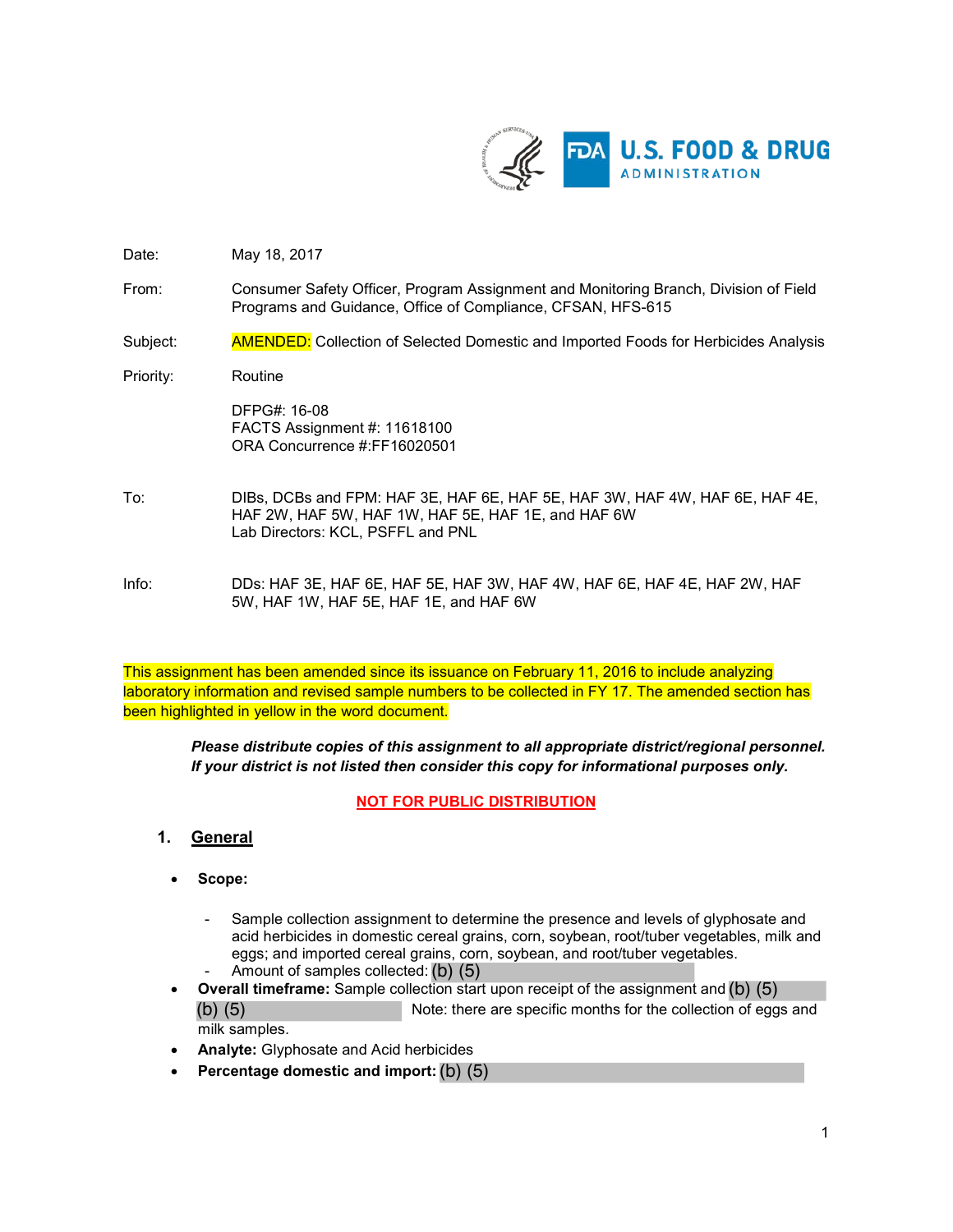• **Where to collect:** Domestic samples are to be collected at the warehouse and retail stores only. Import samples are to be collected at the port of entry.

## **2. Combined Interest for Investigators, Labs, and Compliance Officers**

## **2.1 Objectives**

- To determine the levels of selected herbicides (glyphosate and acid herbicides) in selected foods and generate data on the levels of herbicides in foods consumed by U.S. citizens.
- To take appropriate regulatory actions when violations of FD&C Act are found.

## **2.2 Background**

Herbicides are widely used in the U.S. and around the world for weed control and as plant growth regulators for agricultural crops, lawns, and gardens. Herbicide active ingredients account for more than all the other types of pesticides combined, comprising over 60 % of the U.S. pesticide sales in 2007; fourteen of the top 25 most commonly used pesticides in the U.S. are herbicides. Included among them are glyphosate and the acid herbicides. Glyphosate is the most widely used pesticide in the world and the acid herbicides include five of the top 10 active ingredients used in the home and garden sector: mecoprop, dicamba, triclopyr, pelargonic acid, and 2,4-D (also one of the most commonly used pesticides in the world). Usage of 2,4-D is expected to triple in the coming year when crops genetically modified to resist it are introduced into the agrochemical market.

Most government reviews have concluded that glyphosate is relatively safe but controversy occurred recently when the International Agency for Research on Cancer (IARC) said glyphosate-containing formulations are probably carcinogenic to humans. The health effects of other herbicides include affecting the nervous system and hormone or endocrine system, and some are carcinogens.

FDA has never monitored glyphosate and the acid herbicides in its regulatory pesticide program. In its audit of the FDA's pesticide program, GAO noted that glyphosate and 2,4-D were among the most commonly used pesticides in the United States, but that FDA has rarely tested for these pesticides in its regulatory monitoring program or disclosed the fact that it does not test for these pesticides. In its response to the audit, FDA stated that it was considering whether glyphosate and 2,4-D would be added to its pesticide residue monitoring program.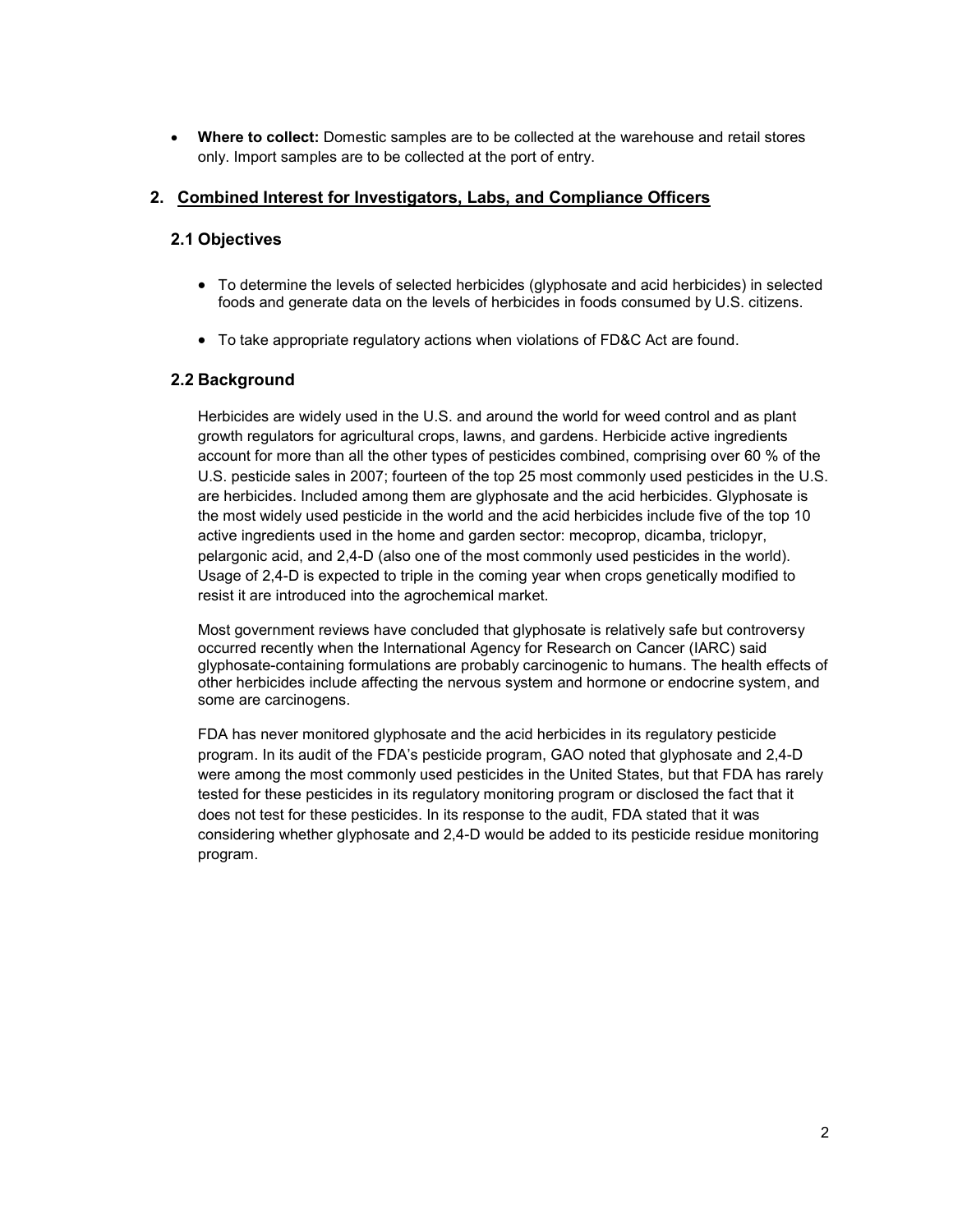# 2.3 Sampling Framework

| <b>Product</b><br>cereal grains, corn, soybean, root/tuber vegetables, milk and<br>eggs<br><b>Product Code</b><br>Barley 02A--02<br>Corn 02A--01<br>Oats 02A--03<br>Rice 02A--05/02A--06<br>Soybean 02A--10<br><b>Wheat 02A--09</b><br>Beet, garden 25J--08<br>Beet, sugar 25J--13<br>Carrot 25J--01<br>Potato 25J--06<br>Radish 25J--07<br>Sweet potato, yams 25J-12/25J--37<br>Turnip 25J--14<br>Peanuts 23A--07/23B--07<br>Egg 15A--01 (domestic samples only)<br>Milk 09C--09 (domestic samples only)<br><b>Sample Size</b><br>No separate 702(b) portion is required.<br>Grains and Soybeans: For each sample, collect 1 kg (2.2)<br>lb.) grain sample representing the lot.<br>Potato, Beet, Carrot, Radish, Turnip and Sweet potato:<br>For each sample, collect 1 kg (2.2 lb.) or at least 10 units.<br>Peanuts: For each sample, collect 0.5 kg (1.1 lb.) shelled/in<br>shell peanuts.<br><b>Eggs:</b> For each sample, collect 12 (one dozen) whole<br>chicken eggs from one lot. Domestic collection only.<br>Milk: For each sample, collect 0.5 L of homogenized whole<br>milk at retail from single lot. Domestic collection only.<br><b>Sample Type</b><br>Official<br><b>Sample Basis</b><br>Surveillance |
|--------------------------------------------------------------------------------------------------------------------------------------------------------------------------------------------------------------------------------------------------------------------------------------------------------------------------------------------------------------------------------------------------------------------------------------------------------------------------------------------------------------------------------------------------------------------------------------------------------------------------------------------------------------------------------------------------------------------------------------------------------------------------------------------------------------------------------------------------------------------------------------------------------------------------------------------------------------------------------------------------------------------------------------------------------------------------------------------------------------------------------------------------------------------------------------------------------------------------|
|                                                                                                                                                                                                                                                                                                                                                                                                                                                                                                                                                                                                                                                                                                                                                                                                                                                                                                                                                                                                                                                                                                                                                                                                                          |
|                                                                                                                                                                                                                                                                                                                                                                                                                                                                                                                                                                                                                                                                                                                                                                                                                                                                                                                                                                                                                                                                                                                                                                                                                          |
|                                                                                                                                                                                                                                                                                                                                                                                                                                                                                                                                                                                                                                                                                                                                                                                                                                                                                                                                                                                                                                                                                                                                                                                                                          |
|                                                                                                                                                                                                                                                                                                                                                                                                                                                                                                                                                                                                                                                                                                                                                                                                                                                                                                                                                                                                                                                                                                                                                                                                                          |
|                                                                                                                                                                                                                                                                                                                                                                                                                                                                                                                                                                                                                                                                                                                                                                                                                                                                                                                                                                                                                                                                                                                                                                                                                          |
| <b>FACTS Assignment Number</b><br>11618100                                                                                                                                                                                                                                                                                                                                                                                                                                                                                                                                                                                                                                                                                                                                                                                                                                                                                                                                                                                                                                                                                                                                                                               |
| <b>ORA Concurrence Number</b><br><b>ORA</b>                                                                                                                                                                                                                                                                                                                                                                                                                                                                                                                                                                                                                                                                                                                                                                                                                                                                                                                                                                                                                                                                                                                                                                              |
| <b>DFPG Assignment#</b><br>16-08                                                                                                                                                                                                                                                                                                                                                                                                                                                                                                                                                                                                                                                                                                                                                                                                                                                                                                                                                                                                                                                                                                                                                                                         |
| <b>Estimated cost per Sample</b><br>N/A                                                                                                                                                                                                                                                                                                                                                                                                                                                                                                                                                                                                                                                                                                                                                                                                                                                                                                                                                                                                                                                                                                                                                                                  |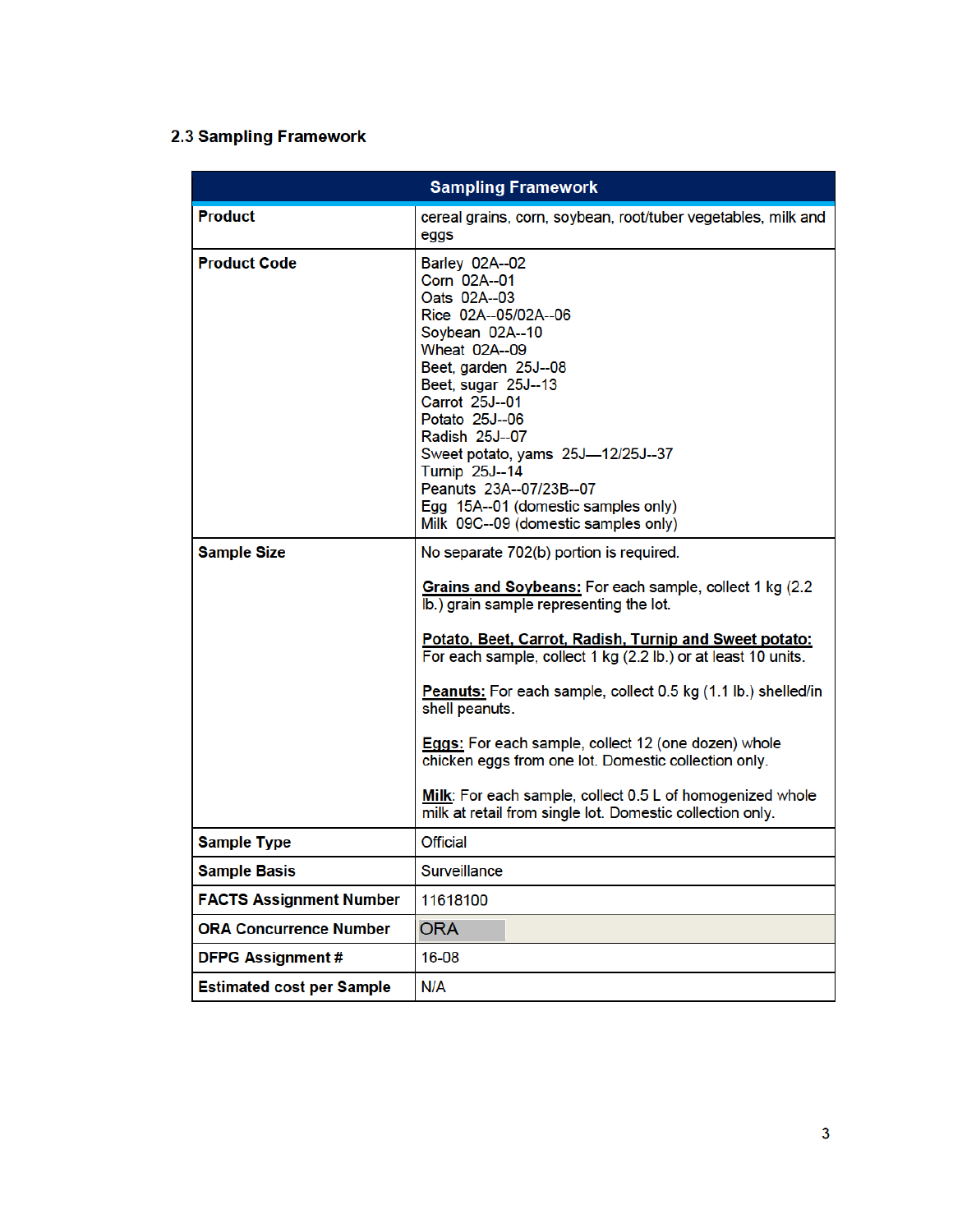## 2.4 Resources and Reporting

| <b>Resources and Reporting</b>                                                                                                                                                                                   |                                                                                                                                                                                          |
|------------------------------------------------------------------------------------------------------------------------------------------------------------------------------------------------------------------|------------------------------------------------------------------------------------------------------------------------------------------------------------------------------------------|
| <b>Priority</b>                                                                                                                                                                                                  | <b>Routine</b>                                                                                                                                                                           |
| <b>Planning PAC</b>                                                                                                                                                                                              | 04F810 DSC Herbicide<br>03F810 DSC Emerging Issues<br>03F810 Entry Review<br>04F810 Import Field Examinations                                                                            |
| <b>Analytical planning PAC</b>                                                                                                                                                                                   | 04F810 DSA Herbicide                                                                                                                                                                     |
| <b>Reporting PAC</b>                                                                                                                                                                                             | 04004A                                                                                                                                                                                   |
| <b>PAF</b>                                                                                                                                                                                                       | <b>PES</b>                                                                                                                                                                               |
| <b>Operation Code</b>                                                                                                                                                                                            | 31 DSC (Domestic Sample Collections)<br>41 DSA (Domestic Sample Analysis)<br>21 IFE (Import Field Examinations)<br>33 ISC (Import Sample Collections)<br>43 ISA (Import Sample Analysis) |
| <b>Estimated accomplishment hours</b><br>per- domestic sample collection<br><b>Estimated accomplishment hours</b><br>per-import sample collection                                                                | 3.8 hours/operation<br>1.7 hours/operation                                                                                                                                               |
| <b>Estimated accomplishment hours</b><br>per- domestic sample analysis<br><b>Estimated accomplishment hours</b><br>per- import sample analysis<br><b>Estimated accomplishment hours</b><br>per-Field Examination | 5.9 hours/operation<br>5.4 hours/operation<br>4.4 hours/operation                                                                                                                        |

### 2.5 State or External Involvement when applicable: N/A 2.6 Status Tracker

If needed, Contact Kaniz Shireen at kaniz.shireen@fda.hhs.gov.

## 3. Sampling Assignment and Information

- 3.1 Inspection Approach:
	- 3.1.1 Import Entry Review

Review of the entry documents may be required prior to collection of a sample to determine if the product meets the criteria for collection.

Ensure proper PAC/PAF combinations are selected when creating work in OASIS. This may include updating product codes and rescreening lines. Note: If the proper PAC/PAF combinations are not available, please contact the DIO and Import Compliance Systems Branch (ICSB) contacts for this assignment.

SAM/PES (PAC: 04004A)  $\bullet$  .